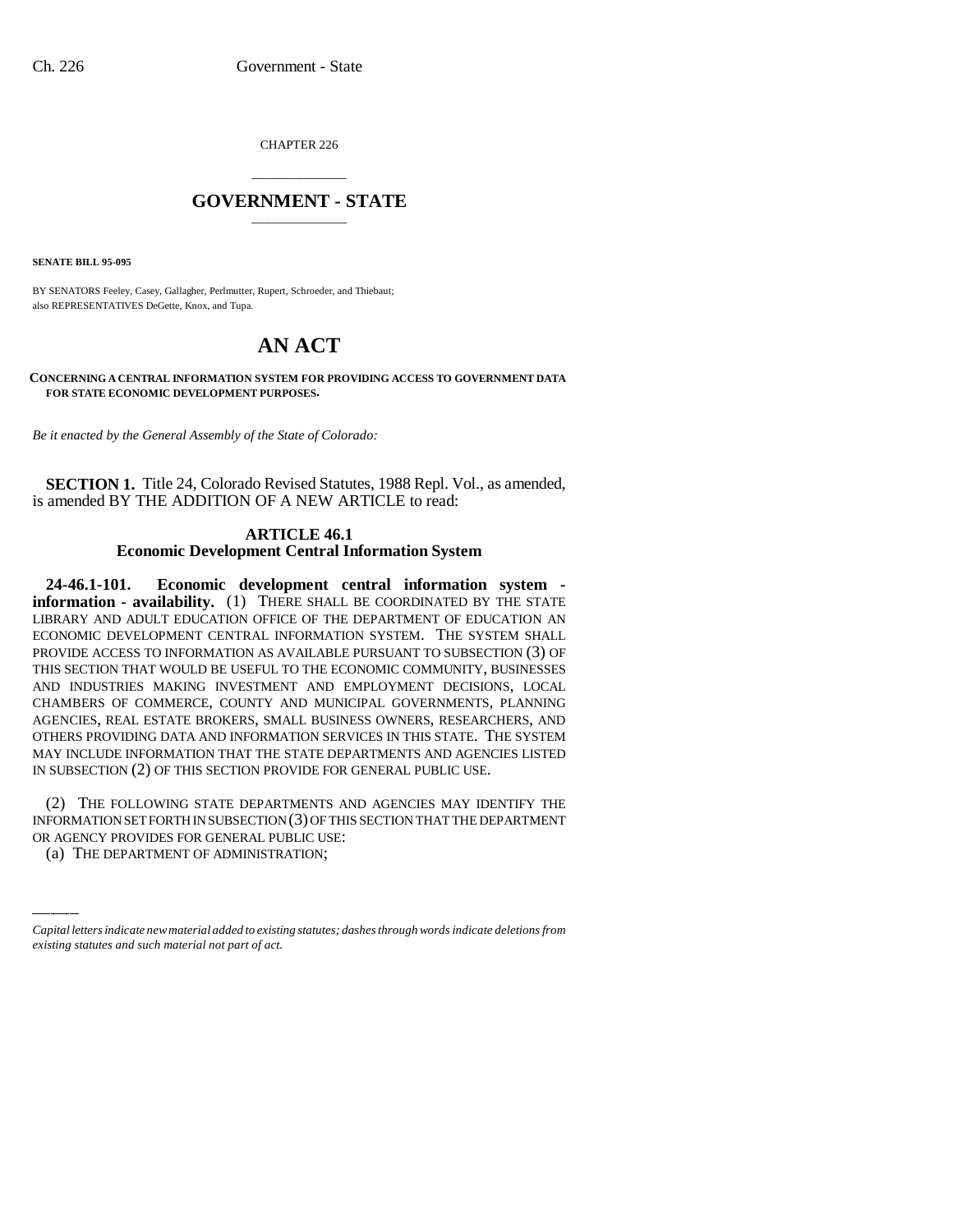- (b) THE DEPARTMENT OF AGRICULTURE;
- (c) THE DEPARTMENT OF EDUCATION;
- (d) THE DEPARTMENT OF HEALTH CARE POLICY AND FINANCING;
- (e) THE DEPARTMENT OF HIGHER EDUCATION;
- (f) THE DEPARTMENT OF HUMAN SERVICES;
- (g) THE DEPARTMENT OF LABOR AND EMPLOYMENT;
- (h) THE DEPARTMENT OF LAW;
- (i) THE DEPARTMENT OF LOCAL AFFAIRS;
- (j) THE DEPARTMENT OF MILITARY AFFAIRS;
- (k) THE DEPARTMENT OF NATURAL RESOURCES;
- (l) THE DEPARTMENT OF PERSONNEL;
- (m) THE DEPARTMENT OF PUBLIC HEALTH AND ENVIRONMENT;
- (n) THE DEPARTMENT OF PUBLIC SAFETY;
- (o) THE DEPARTMENT OF REGULATORY AGENCIES;
- (p) THE DEPARTMENT OF REVENUE;
- (q) THE DEPARTMENT OF STATE;
- (r) THE DEPARTMENT OF TRANSPORTATION;
- (s) THE COLORADO INTERNATIONAL TRADE OFFICE;
- (t) THE LEGISLATIVE COUNCIL;
- (u) THE OFFICE OF BUSINESS DEVELOPMENT; AND
- (v) THE OFFICE OF STATE PLANNING AND BUDGETING.

(3) EACH DEPARTMENT AND AGENCY LISTED IN SUBSECTION (2) OF THIS SECTION MAY IDENTIFY THE FOLLOWING INFORMATION THAT THE DEPARTMENT OR AGENCY CURRENTLY PROVIDES FOR GENERAL PUBLIC USE AND THAT MAY BE INCLUDED IN THE CENTRAL INFORMATION SYSTEM:

- (a) STATE, COUNTY, AND MUNICIPAL DEMOGRAPHICS;
- (b) STATE VEHICLE REGISTRATION;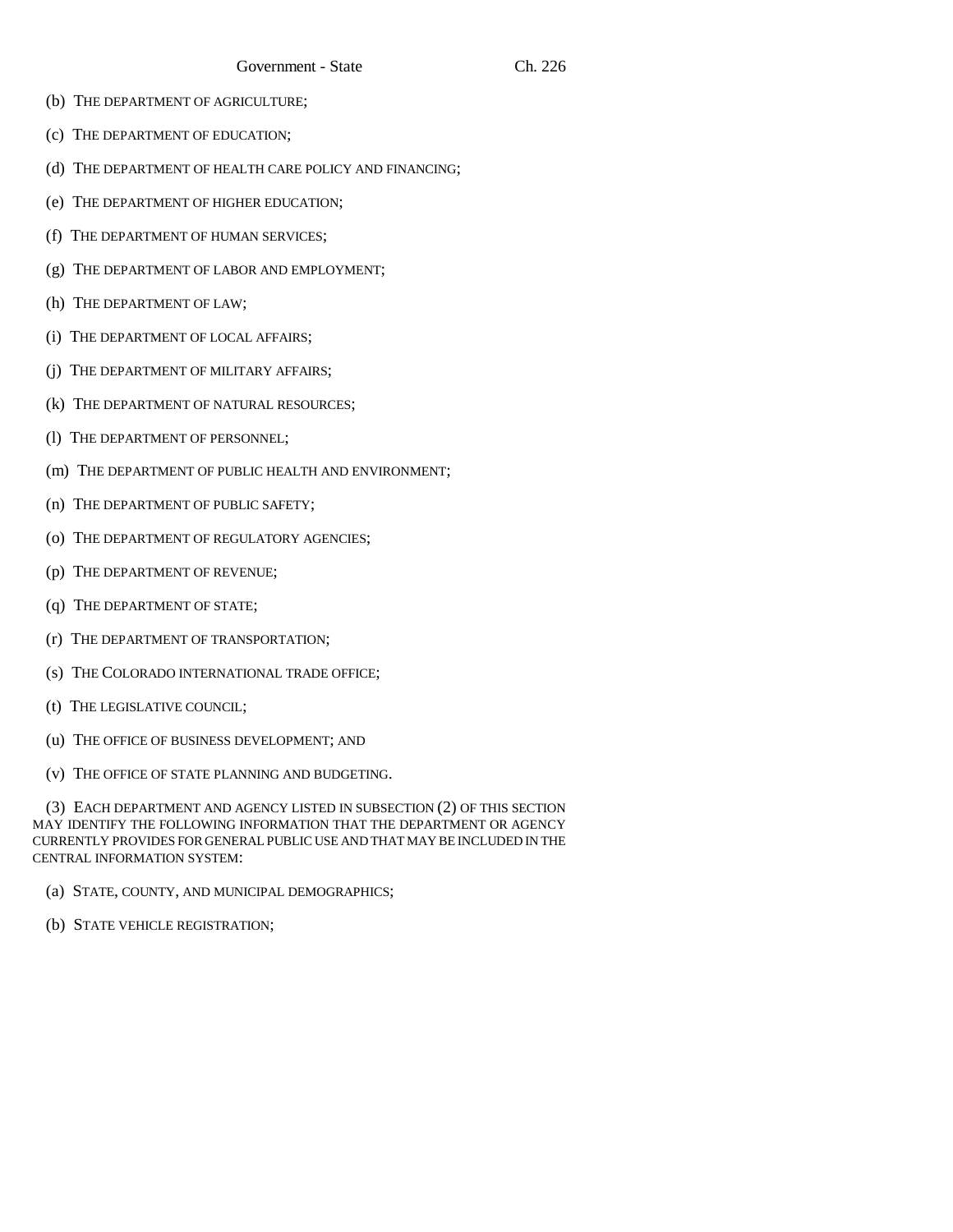### Ch. 226 Government - State

- (c) COUNTY DRIVERS LICENSE APPLICATIONS AND RENEWALS;
- (d) STATE, COUNTY, AND MUNICIPAL TAX COLLECTIONS AND DISBURSEMENTS;
- (e) WHOLESALE AND RETAIL TRADE DATA;
- (f) LABOR AND EMPLOYMENT INFORMATION INCLUDING:
- (I) STATE AND COUNTY LABOR FORCE AND EMPLOYMENT DATA;
- (II) STATE AND COUNTY UNEMPLOYMENT DATA;
- (III) EMPLOYMENT DATA BY INDUSTRY;
- (IV) COUNTY AND METROPOLITAN STATISTICAL AREA EMPLOYMENT DATA; AND
- (V) WAGE DATA BY INDUSTRY AND JOB CLASSIFICATION;
- (g) STATE EXPORT DATA;
- (h) STATE AND COUNTY AGRICULTURAL PRODUCTION;
- (i) STATE, COUNTY, AND MUNICIPAL CONSTRUCTION DATA;

(j) KINDERGARTEN THROUGH TWELFTH GRADE ENROLLMENT AND GRADUATION RATES BY PUBLIC SCHOOL DISTRICT;

- (k) HIGHER EDUCATION ENROLLMENT AND GRADUATION RATES;
- (l) TRANSPORTATION FUNDING, TRAFFIC COUNTS, AND AIR TRAFFIC DATA;
- (m) NATURAL RESOURCE, MINING, AND FORESTRY DATA;
- (n) APPLICATION AND LICENSING REQUIREMENTS;
- (o) ALL STATE LICENSED, REGISTERED, OR CERTIFIED BUSINESSES OR INDIVIDUALS;
- (p) CALENDARS OF EVENTS, TRAINING, OR OTHER STATE BUSINESS SERVICES; AND

(q) ALL OTHER PUBLIC BUSINESS AND ECONOMIC DEVELOPMENT INFORMATION REQUESTED OF THE STATE LIBRARY AND ADULT EDUCATION OFFICE BY THOSE USING THE CENTRAL INFORMATION SYSTEM.

(4) ON OR BEFORE JULY 1, 1997, EACH DEPARTMENT OR AGENCY MAY PROVIDE THE INFORMATION SUCH AS THAT IDENTIFIED IN SUBSECTION (3) OF THIS SECTION THAT IT PROVIDES FOR GENERAL PUBLIC USE TO THE STATE LIBRARY AND ADULT EDUCATION OFFICE FOR INCLUSION IN THE CENTRAL INFORMATION SYSTEM AND DISTRIBUTION THROUGH THE ACCESS COLORADO LIBRARY AND INFORMATION NETWORK. EACH DEPARTMENT OR AGENCY SHALL PROVIDE THE INFORMATION IN AN OPEN SYSTEM ARCHITECTURE IN COOPERATION WITH THE COMMISSION ON INFORMATION MANAGEMENT AND SHALL UPDATE THE INFORMATION AS NEEDED TO